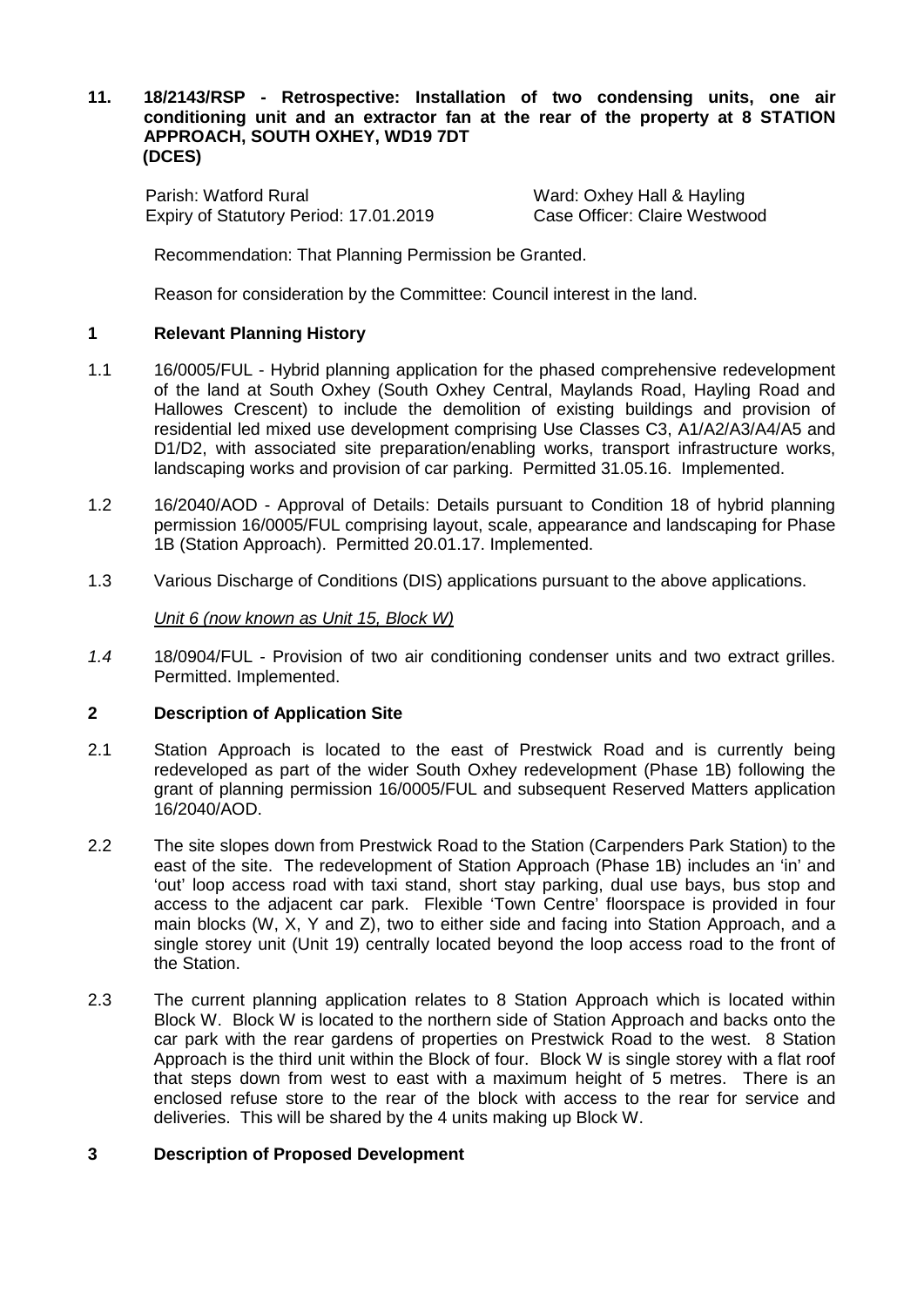- 3.1 As noted above, planning permission 16/2040/AOD granted consent for the Reserved Matters (layout, scale, appearance and landscaping) for the redevelopment of Station Approach (Phase 1B) following the grant of planning permission 16/0005/FUL.
- 3.2 Planning permission 16/2040/AOD was granted subject to a number of planning conditions, those of relevance to this application are:
- 3.3 Condition 3 'Use Classes' This restricts the use of the ground floor of Block W to uses falling within Classes A1, A2, A3, A4, A5, D1, D2 and Bookmakers (Sui Generis) of the Town and Country Planning (Use Classes) Order 1987 (as amended).
- 3.4 Condition 6 'Ventilation and Extraction Equipment' this states that;

*No ventilation or extraction equipment shall be installed unless details of its method of construction, odour control measures, noise levels, its appearance and finish have first been submitted to and been approved in writing by the Local Planning Authority. The equipment shall be implemented and maintained as approved.* 

*Reason: To safeguard the residential amenities of the occupiers of neighbouring properties in accordance with Policies CP1 and CP12 of the Core Strategy (adopted October 2011) and Policy DM9 of the Development Management Policies LDD (adopted July 2013).*

- 3.5 As a result of the inclusion of Condition 6, the current planning application seeks retrospective approval for the installation of two condensing units, one air conditioning unit and an extractor fan at the rear of the property.
- 3.6 The two condensing units are located approximately 0.5 metres above ground level. Each has a width of approximately 0.8 metres and height of approximately 0.6 metres. The air conditioning unit is sited above the condensing units, with similar dimensions, approximately 0.8 metres wide and 0.6 metres high. Both the condensing and air conditioning units are screened from view by the fencing enclosing the rear yard serving Block W.
- 3.7 The extractor is sited above the air conditioning unit. It has a total height of approximately 3.8 metres and projects approximately 0.9 metres above the roof line.
- 3.8 A Noise Impact Assessment has been submitted with the application.

## **4 Consultation**

#### **4.1 Statutory Consultation**

- 4.1.1 Watford Rural Parish Council: No comments received.
- 4.1.2 Environmental Health Officer: Having reviewed the submitted documents including the noise impact assessment, this department would have no objections so long as the recommendations of the report are implemented. Particular reference to section 7.2 and the details of the silencers that are required. If the silencers are not installed this installation is likely to have an impact on residential properties.
- 4.1.3 National Grid: No comments received.

#### **4.2 Public/Neighbour Consultation**

- 4.2.1 Number consulted: 15
- 4.2.2 No of responses received: 1 objection, 0 letters of support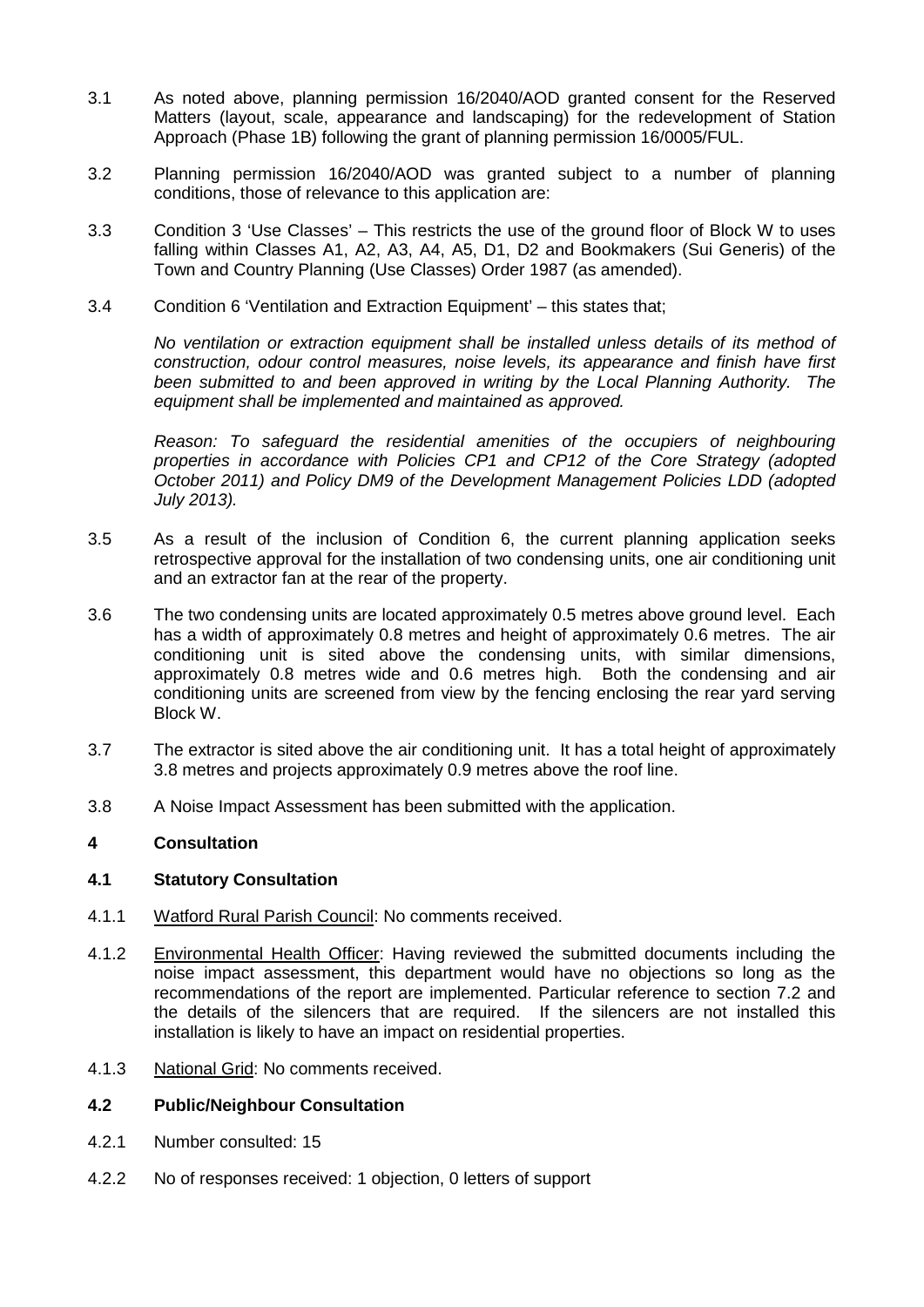4.2.3 Site Notice: Expired 20.12.2018 Press notice: Not required.

- 4.2.4 Summary of Responses:
	- Currently a 7 day a week, 12 hour a day problem with the premises which has been reported (diary sheet provided).
	- Concerned that other similar premises will open in the area.
	- Causes blight to garden and home.

## **5 Reason for Delay**

5.1 No delay.

# **6 Relevant Planning Policy, Guidance and Legislation**

## 6.1 National Planning Policy Framework and National Planning Practice Guidance

On 24 July 2018 the new National Planning Policy Framework was published. This is read alongside the National Planning Practice Guidance (NPPG). The determination of planning applications is made mindful of Central Government advice and the Local Plan for the area. It is recognised that Local Planning Authorities must determine applications in accordance with the statutory Development Plan, unless material considerations indicate otherwise, and that the planning system does not exist to protect the private interests of one person against another. The 2018 NPPF is clear that "existing policies should not be considered out-of-date simply because they were adopted or made prior to the publication of this Framework. Due weight should be given to them, according to their degree of consistency with this Framework".

The NPPF states that 'good design is a key aspect of sustainable development, creates better places in which to live and work and helps make development acceptable to communities'. The NPPF retains a presumption in favour of sustainable development. This applies unless any adverse impacts of a development would 'significantly and demonstrably' outweigh the benefits.

## 6.2 The Three Rivers Local Plan

The application has been considered against the policies of the Local Plan, including the Core Strategy (adopted October 2011), the Development Management Policies Local Development Document (adopted July 2013) and the Site Allocations Local Development Document (adopted November 2014) as well as government guidance. The policies of Three Rivers District Council reflect the content of the NPPF.

The Core Strategy was adopted on 17 October 2011 having been through a full public participation process and Examination in Public. Relevant policies include Policies PSP2, CP1, CP9 and CP12.

The Development Management Policies Local Development Document (DMLDD) was adopted on 26 July 2013 after the Inspector concluded that it was sound following Examination in Public which took place in March 2013. Relevant policies include DM1, DM6 and DM9 and Appendix 4.

The Site Allocations Local Development Document (SALDD) was adopted on 25 November 2014 having been through a full public participation process and Examination in Public.

#### 6.3 Other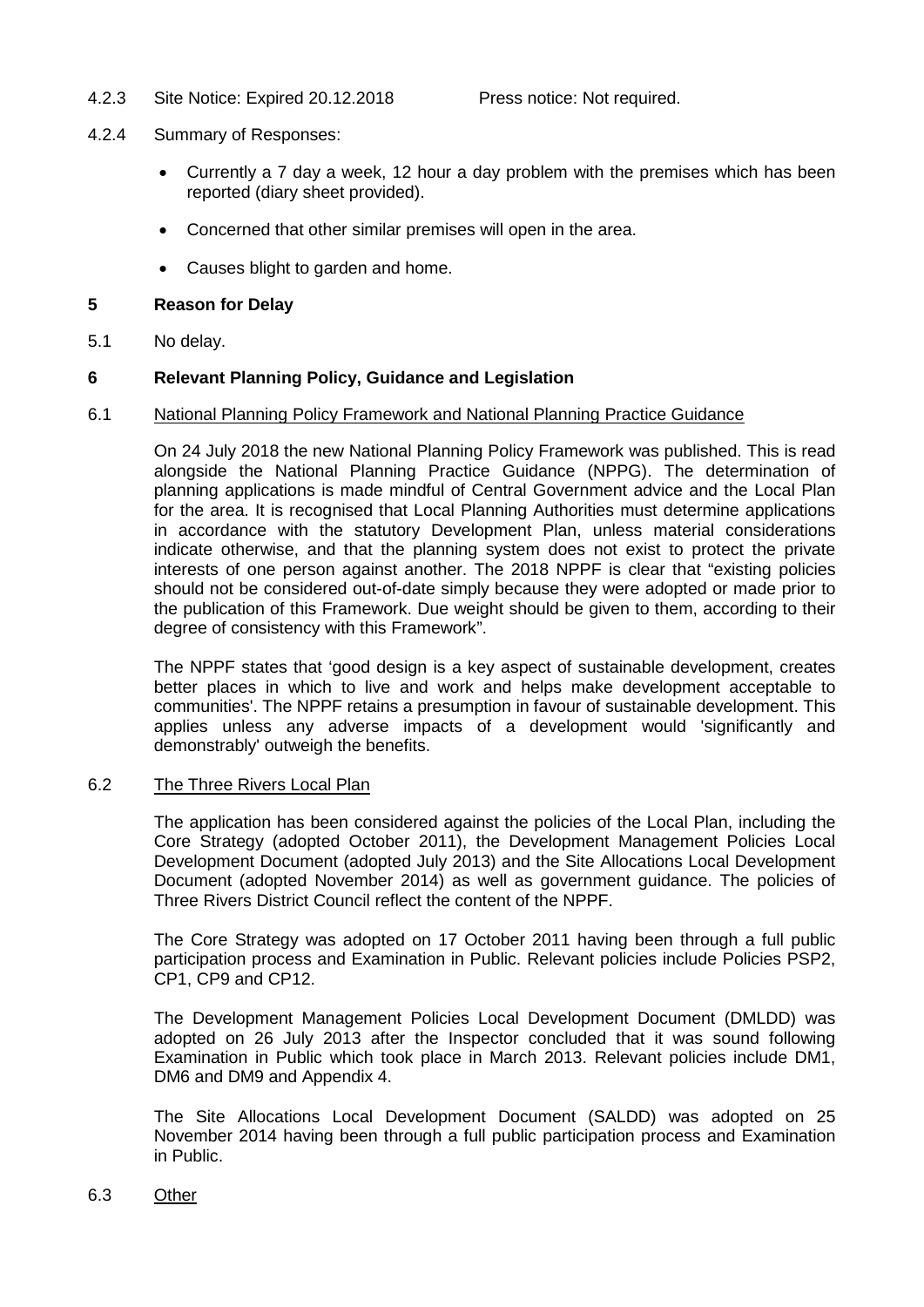The Community Infrastructure Levy (CIL) Charging Schedule (adopted February 2015).

The Localism Act received Royal Assent on 15 November 2011. The growth and Infrastructure Act achieved Royal Assent on 25 April 2013.

The Wildlife and Countryside Act 1981 (as amended), the Conservation of Habitats and Species Regulations 2010, the Natural Environment and Rural Communities Act 2006 and the Habitat Regulations 1994 may also be relevant.

## **7 Planning Analysis**

## 7.1 Principle of Development

- 7.1.1 As noted above, planning permission has been granted and is being implemented for the redevelopment of Station Approach (Phase 1B of the wider South Oxhey redevelopment). The application site forms part of this.
- 7.1.2 The current application seeks retrospective permission for two condensing units, one air conditioning unit and an extractor fan to facilitate its use by Boston Chicken and it is noted that this use, whilst not forming part of the current application, would fit within those uses specified by Condition 3 of 16/2040/AOD.

## 7.2 Impact on Character and Street Scene

- 7.2.1 Policy CP1 of the Core Strategy (adopted October 2011) seeks to promote buildings of a high enduring design quality that respect local distinctiveness and Policy CP12 of the Core Strategy (adopted October 2011) relates to design and states that in seeking a high standard of design the Council will expect development proposals to 'have regard to the local context and conserve or enhance the character, amenities and quality of an area'.
- 7.2.2 The condensing and air conditioning units and extractor fan are located to the rear of the Unit where there is a private service yard serving Block W. Beyond this is the Station Car Park. The condensing and air conditioning units are sited towards the base of the rear elevation and are therefore screened from view by boundary treatments. The extractor fan is visible above the boundary treatments, however, it is not of significant scale and is not considered to appear out of context.
- 7.2.3 It is not considered that the development results in demonstrable harm to the character or appearance of the area and in this regard it therefore accords with Policies CP1 and CP12 of the Core Strategy (adopted October 2011).

#### 7.3 Impact on amenity of neighbours

- 7.3.1 Policy CP12 of the Core Strategy states that in seeking a high standard of design development proposals should protect residential amenities by taking into account the need for adequate levels and disposition of privacy, prospect, amenity and garden space.
- 7.3.2 Policy DM9 of the Development Management Policies LDD (adopted July 2013) states that development will not be permitted where it would have an adverse impact on the acoustic environment of existing or planned development, would have an unacceptable impact on countryside areas of tranquillity, or would be subject to unacceptable noise levels or disturbance from existing noise sources whether irregular or not. Reference is made to Appendix 4 of the Development Management Policies LDD (adopted July 2013) which sets out noise exposure categories for residential development.
- 7.3.3 Policy DM9 of the Development Management Policies LDD (adopted July 2013) also refers to contamination and pollution control. It states that development will not be permitted where it would have an adverse impact on air pollution levels or would be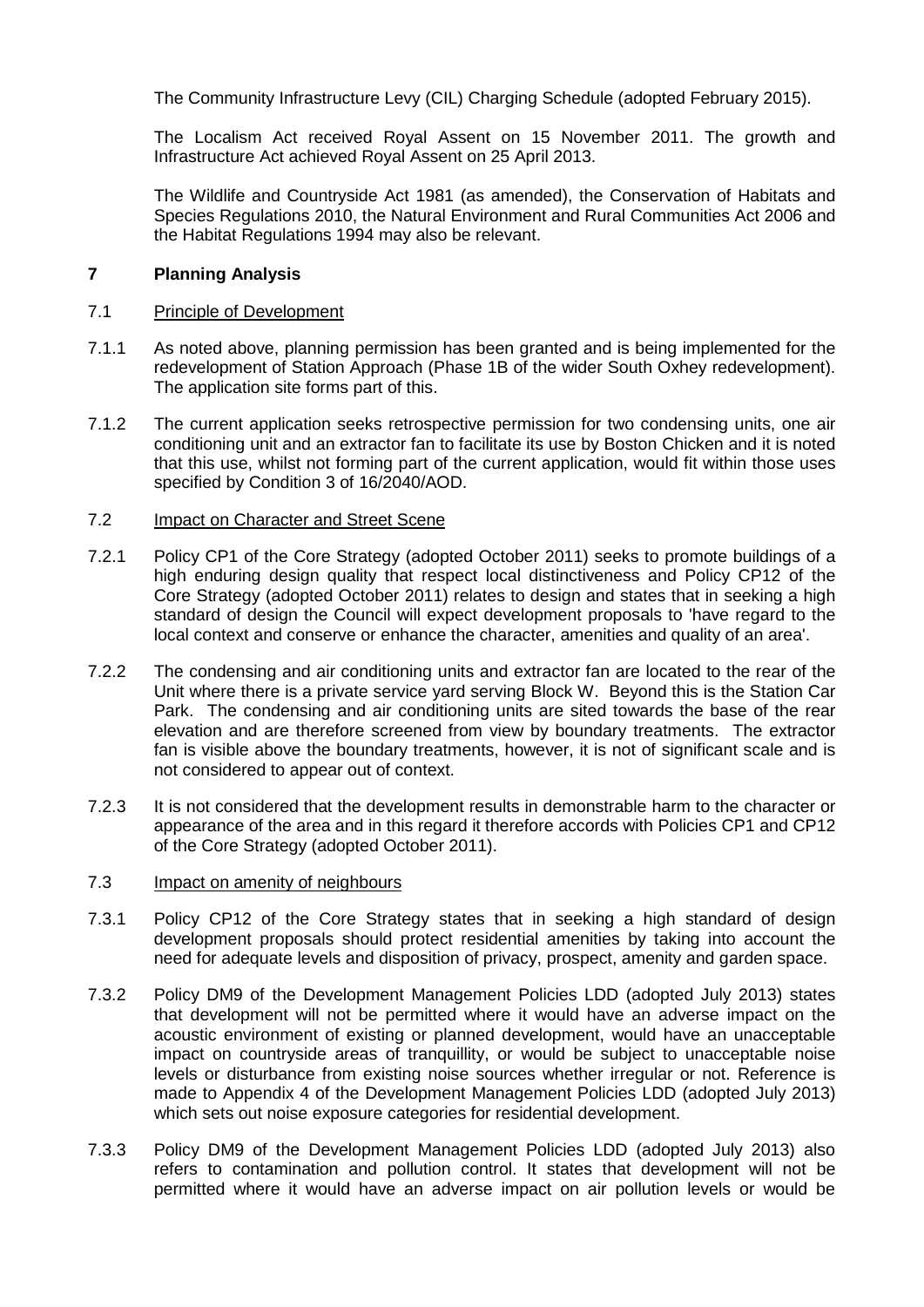subject to unacceptable levels of air pollutants or disturbance from existing pollutant sources.

7.3.4 The Unit adjoins Station Car Park to the rear, with the closest residential properties located to the west on Prestwick Road. The retrospective application for condensing and air conditioning units and extractor fan is accompanied by a Noise Impact Assessment. The submitted details have been reviewed by the Environmental Health Officer who raises no objection to the proposal on amenity grounds subject to the recommendations of the report being implemented. They refer particularly to section 7.2 of the report and the requirements regarding silencers. As such it would be necessary to condition any grant of consent to require that the recommendations are carried out within a specified period of time in the interests of neighbouring amenity. The Environmental Health Officer has confirmed that if the silencers are not installed, the installation is likely to have an impact on residential properties.

#### 7.4 Wildlife and Biodiversity

- 7.4.1 Section 40 of the Natural Environment and Rural Communities Act 2006 requires Local Planning Authorities to have regard to the purpose of conserving biodiversity. This is further emphasised by regulation 3(4) of the Habitat Regulations 1994 which state that Councils must have regard to the strict protection for certain species required by the EC Habitats Directive.
- 7.4.2 The protection of biodiversity and protected species is a material planning consideration in the assessment of applications in accordance with Policy CP9 of the Core Strategy (adopted October 2011) and Policy DM6 of the DMLDD. National Planning Policy requires Local Authorities to ensure that a protected species survey is undertaken for applications that may be affected prior to determination of a planning application.
- 7.4.3 The development does not have any adverse impact on protected species.

#### **8 Recommendation**

- 8.1 That RETROSPECTIVE PLANNING PERMISSION BE GRANTED and has effect from the date on which the development was carried out and is subject to the following condition:
	- C1 Within 2 MONTHS from the date of this decision, a Flaktwoods Type B 560/2DM silencer shall be fitted on the atmosphere side of the kitchen extractor fan (shown on drawing number 02 Rev A) in accordance with the recommendations as set out within the submitted 'Noise Impact Assessment Report – Mechanical Plant Revision No. 1.0' prepared by Sound Licensing Limited and dated 18/11/2018. The silencer shall thereafter be permanently maintained.

Reason: In the interests of the residential amenity of surrounding properties in accordance with Policies CP1 and CP12 of the Core Strategy (adopted October 2011) and Policy DM9 of the Development Management Policies LDD (adopted July 2013).

#### 8.2 **Informatives**:

I1 With regard to implementing this permission, the applicant is advised as follows:

All relevant planning conditions must be discharged prior to the commencement of work. Requests to discharge conditions must be made by formal application. Fees are £116 per request (or £34 where the related permission is for extending or altering a dwellinghouse or other development in the curtilage of a dwellinghouse).